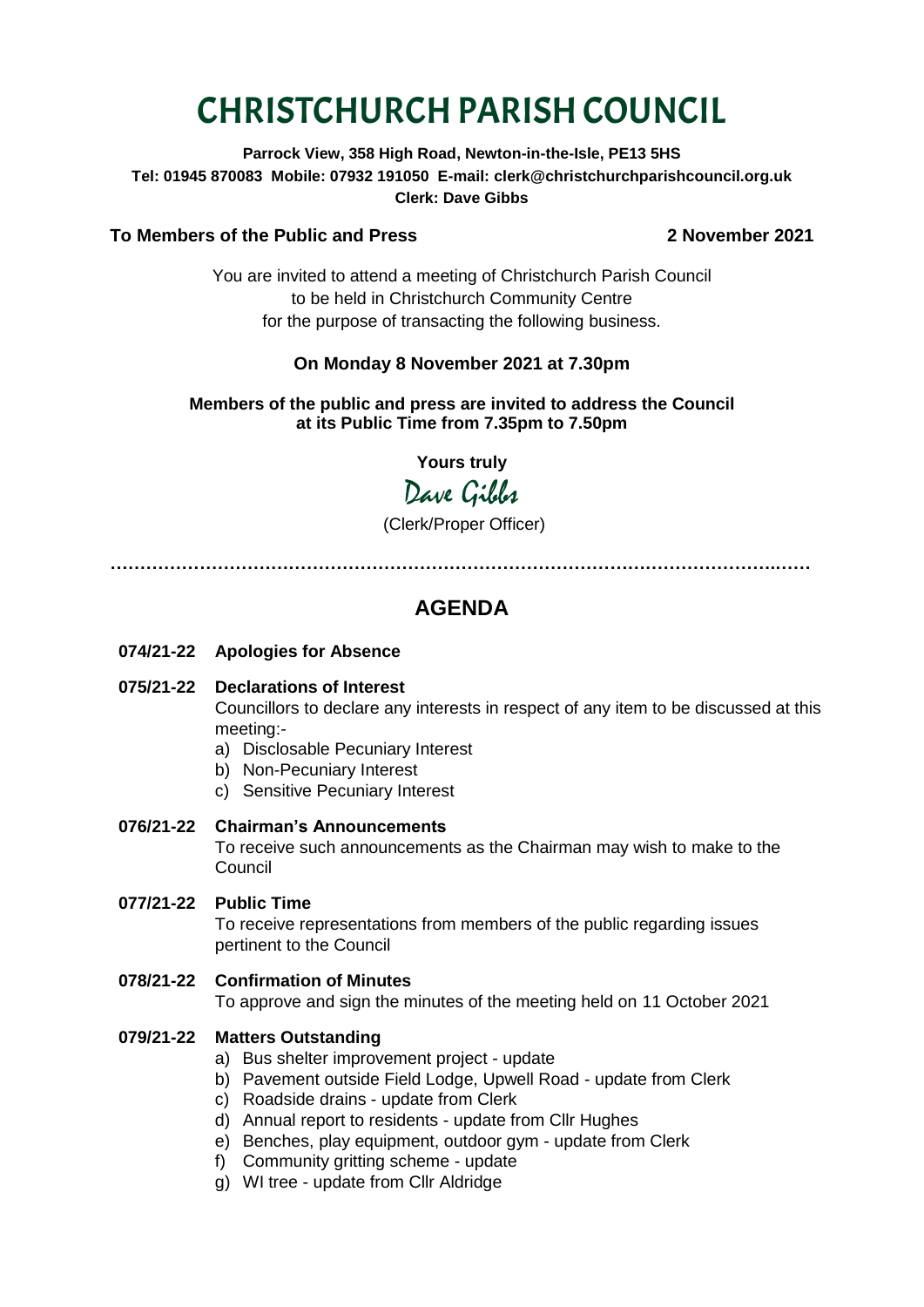#### **080/21-22 Police Report**

To report on policing matters in the area over the last month

#### **081/21-22 County & District Councillors Reports**

To receive reports from Cllrs Count, French, Sutton and Tanfield

#### **082/21-22 Clerk's Report**

To receive a report on meetings attended and correspondence received

- a) Meetings Wisbech Neighbourhood Police - 22 October Queen's Green Canopy - 26 October
- b) Correspondence
	- Cambridgeshire & Peterborough Combined Authority Local Transport and Connectivity Plan consultation Updates
	- Cambridgeshire County Council
		- Online flood training for community groups Platinum jubilee celebrations
			- Covid Enhanced Response Area status
		- Cambridgeshire Local Councils Conference 2022
	- Fenland District Council

Community Carol Service Energy advice and Covid support Community Safety Partnership online engagement events Local council tax reduction scheme consultation

- Cambridgeshire & Peterborough Association of Local Councils Training courses
- Cambridgeshire ACRE
	- Queen's Green Canopy briefing

Local Government Boundary Commission

- Fenland electoral review
- Cambridgeshire & Peterborough Against Scams Partnership Latest scams
- Town and Country Planning Association Membership invitation
- Road Victims Trust

Remembrance service Green Energy Switch Local Energy Advice Partnership Galliford Try

A47 Guyhirn roundabout upgrade

#### **083/21-22 Members and Residents Issues**

To consider any matters raised by Members of the Council and local residents

a) Skate park repairs

#### **084/21-22 The Queen's Platinum Jubilee**

To receive an update from the Clerk about opportunities and preparations for national and local celebrations

#### **085/21-22 Planning**

To consider the following applications:

- a) F/YR21/1169/F Erect a first-floor rear extension to existing dwelling (part retrospective) - The Cottage, Euximoor Drove, Christchurch
- b) F/YR21/1197/F Erect 1 x dwelling (2-storey 4-bed) and a detached garage, involving the removal of existing caravan and demolition of existing outbuilding – Cornfields, Euximoor Drove, Christchurch